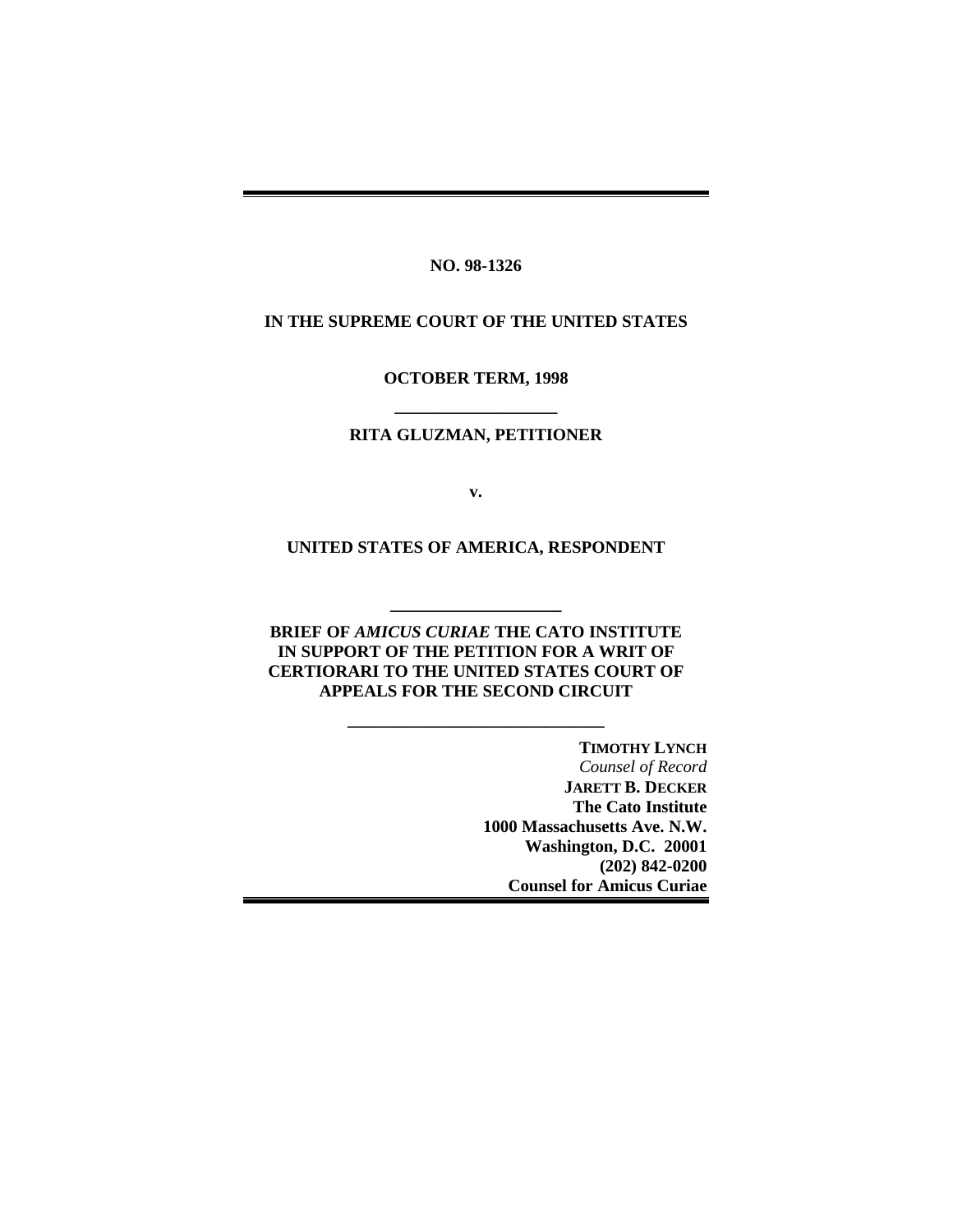# **TABLE OF CONTENTS**

| I.        | THE SECOND CIRCUIT INCORRECTLY                        |  |
|-----------|-------------------------------------------------------|--|
|           | RULED THAT THE COMMERCE CLAUSE                        |  |
|           | <b>GIVES CONGRESS POWER OVER</b><br><b>THE</b>        |  |
|           | WHOLLY NON-COMMERCIAL CRIMINAL                        |  |
|           | <b>CONDUCT OF DOMESTIC ABUSE  2</b>                   |  |
| A.        | Lopez Held That Congress May Regulate Only            |  |
|           | <b>Commercial Activities Under The Commerce</b>       |  |
|           |                                                       |  |
|           |                                                       |  |
|           |                                                       |  |
| В.        | The Domestic Violence Clause Requires That            |  |
|           | Congress Act Only Upon Petition from a State          |  |
|           | <b>Seeking Protection Against Domestic Violence 5</b> |  |
| C.        | The Second Circuit Has Jettisoned The Restriction     |  |
|           | of Commerce-Clause Legislation To Commercial          |  |
|           |                                                       |  |
| II.       | SECOND CIRCUIT'S RULING<br>THE                        |  |
|           | THREATENS THE SAFEGUARDS<br>OF                        |  |
|           | FEDERALISM AND INDIVIDUAL RIGHTS7                     |  |
| A.        | <b>Federal Intrusion Into Routine Law Enforcement</b> |  |
|           | The Local Control And<br>Undermines                   |  |
|           | <b>Accountability Intended By The Framers7</b>        |  |
| <b>B.</b> | Federal Duplication of State Criminal Codes           |  |
|           | Threatens Individual Rights.  10                      |  |
|           |                                                       |  |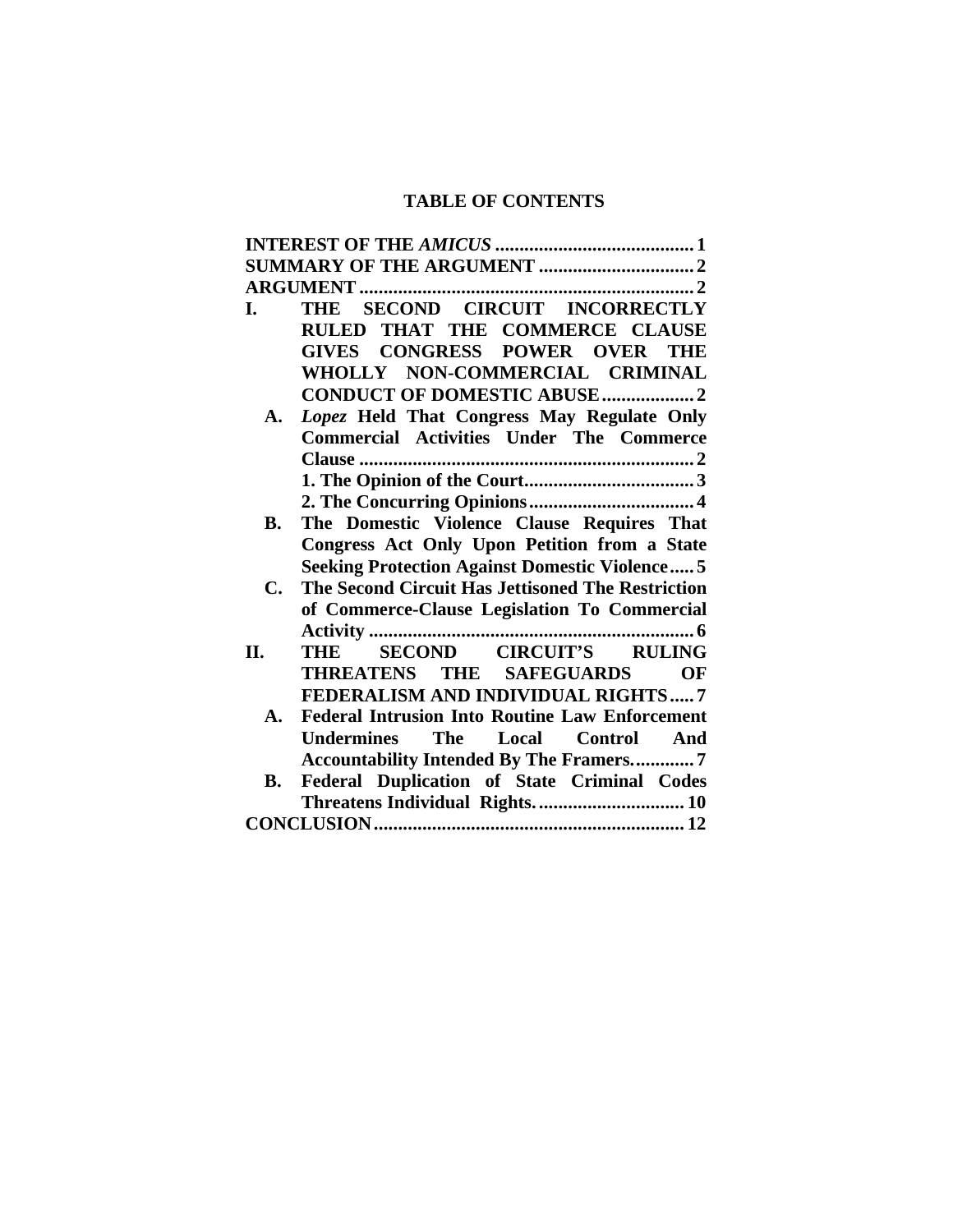# **TABLE OF AUTHORITIES**

# **Cases**

| Abbate v. United States, 359 U.S. 187 (1959)  11           |  |
|------------------------------------------------------------|--|
|                                                            |  |
| Gibbons v. Ogden, 9 Wheat. 1, 196, 6 L.Ed. 23 (1824)  3    |  |
|                                                            |  |
| Screws v. United States, 325 U.S. 91, 109 (1945)(plurality |  |
|                                                            |  |
| United States v. Lopez, 514 U.S. 549 (1995) passim         |  |

# **Other Authorities**

| AMERICAN BAR ASS'N, TASK FORCE ON THE                     |
|-----------------------------------------------------------|
| FEDERALIZATION OF CRIMINAL LAW, THE                       |
| FEDERALIZATION OF CRIMINAL LAW (1998)  11                 |
| Bybee, Insuring Domestic Tranquility: Lopez,              |
| Federalization of Crime, and the Forgotten Role of the    |
| Domestic Violence Clause, 66 Geo. Wash. L. Rev. 1 6       |
| Calabresi, "A Government of Limited and Enumerate         |
| Powers": In Defense of United States v. Lopez, 94 MICH.   |
|                                                           |
| Epstein, Constitutional Faith and the Commerce Clause, 71 |
|                                                           |
| Epstein, The Proper Scope of the Commerce Power, 73 VA.   |
|                                                           |
| Griffith, Lessons in Collaboration from Local Domestic    |
| Violence Councils, 33 WILLIAMETTE L. REV. 931, 934-       |
|                                                           |
| Hanna, The Paradox of Hope: The Crime and Punishment of   |
| Domestic Violence, 39 Wm. & Mary L. Rev. 1505, 1516 at    |
|                                                           |
| KAMISAR, LAFAVE, AND ISRAEL, MODERN CRIMINAL              |
| PROCEDURE 49, 392-97, 1128-36 (7th ed. 1990) 11           |
| Klein and Orloff, Providing Legal Protection for Battered |
| Women: An Analysis of State Statutes and Case Law, 21     |
|                                                           |
|                                                           |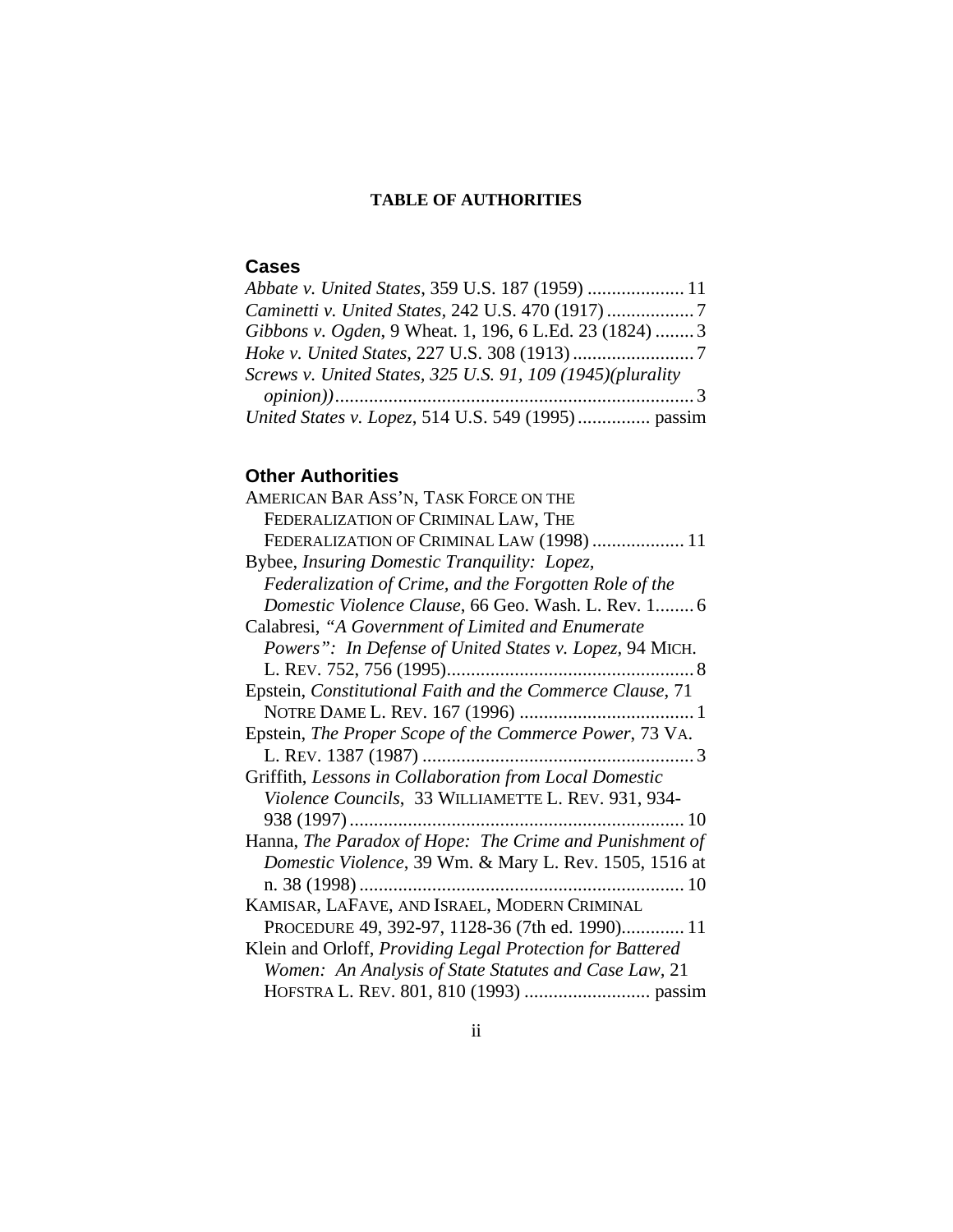| Pilon, Freedom, Responsibility, and the Constitution: On |
|----------------------------------------------------------|
| Recovering Our Founding Principles, 68 NOTRE DAME L.     |
|                                                          |
| Reynolds, Kids, Guns, and the Commerce Clause: Is the    |
| Court Ready for Constitutional Government? CATO          |
| INSTITUTE POLICY ANALYSIS NO. 216, Oct. 10, 1994  1      |
|                                                          |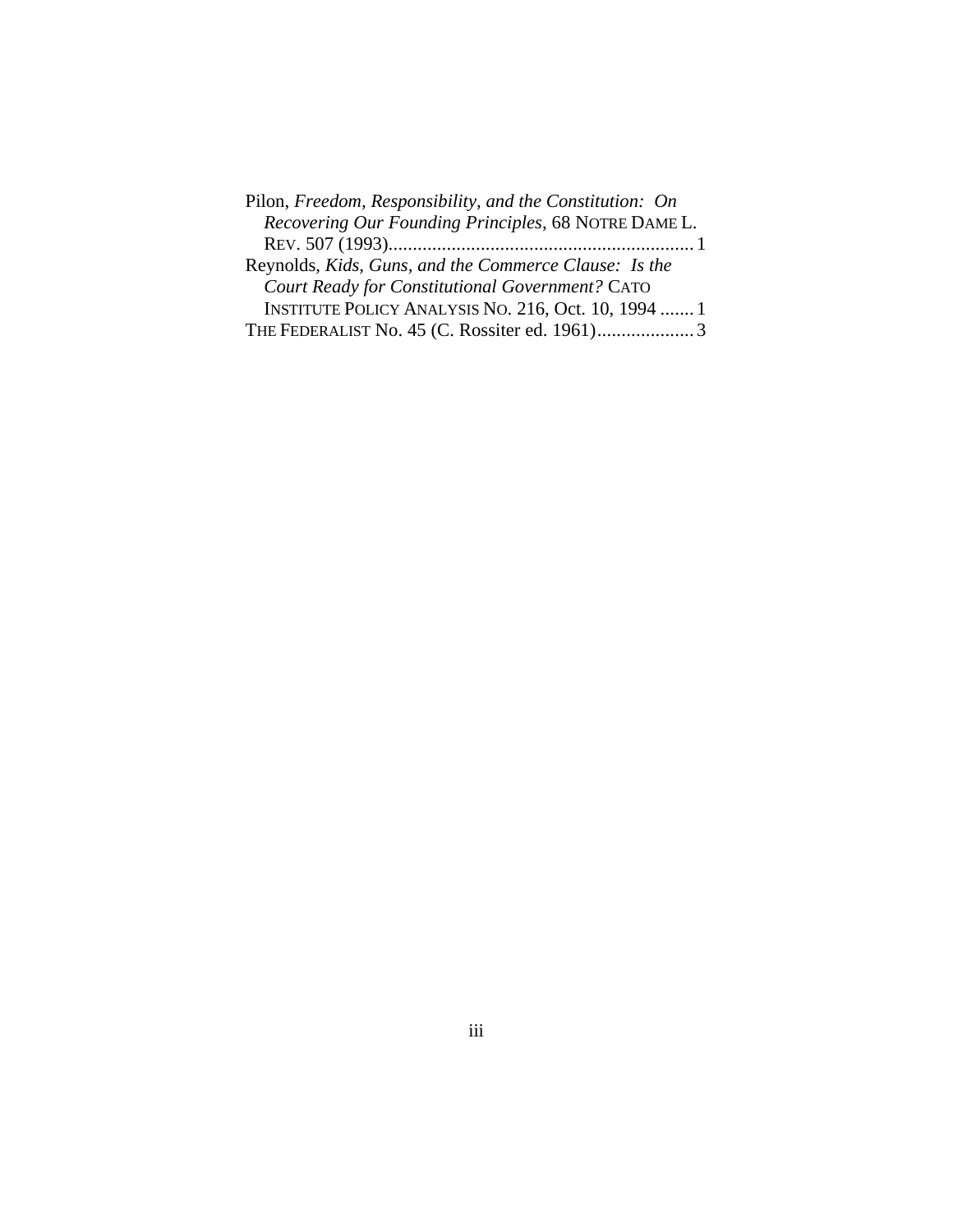### **INTEREST OF THE** *AMICUS*

*Amicus Curiae*, the Cato Institute, respectfully submits this brief in support of the petition for writ of certiorari to the Second Circuit.<sup>1</sup> The Cato Institute is a nonpartisan public policy research foundation dedicated to individual liberty, free markets, and limited, constitutional government. To further those ends, Cato Institute scholars have published numerous works discussing the importance of the constitutional doctrine of enumerated powers in our federal system and, in particular, the proper scope and limits of national power under the Commerce Clause (U.S. Const. art. I, § 8, cl. 3). *E.g.*, Pilon, *Freedom, Responsibility, and the Constitution: On Recovering Our Founding Principles*, 68 NOTRE DAME L. REV. 507 (1993); Reynolds, *Kids, Guns, and the Commerce Clause: Is the Court Ready for Constitutional Government?* CATO INSTITUTE POLICY ANALYSIS NO. 216, Oct. 10, 1994; Epstein, *Constitutional Faith and the Commerce Clause*, 71 NOTRE DAME L. REV. 167 (1996).

Amicus Curiae has a substantial interest in supporting the petition for certiorari because the appellate court's decision upholding a federal criminal statute governing "interstate domestic abuse," 18 U.S.C.  $\S$  2261(a)(1), conflicts with this Court's ruling in *United States v. Lopez*, 514 U.S. 549 (1995), and will, if left standing, permit Congress to regulate wholly non-commercial criminal conduct, including all manner of street crime, thus usurping the traditional authority of states and localities over their own domestic law enforcement, with profound long-term consequences for liberty and limited government in the United States. This brief will discuss some of the consequences of overriding constitutional restraints to allow Congress a general police power over non-commercial crime.

 $\overline{a}$ 

<sup>1</sup> Pursuant to Supreme Court Rule 37.6, *amicus curiae* states that no counsel for any party to this dispute authored this brief in whole or in part and no person or entity other than *amicus curiae* made a monetary contribution to the preparation or submission of this brief.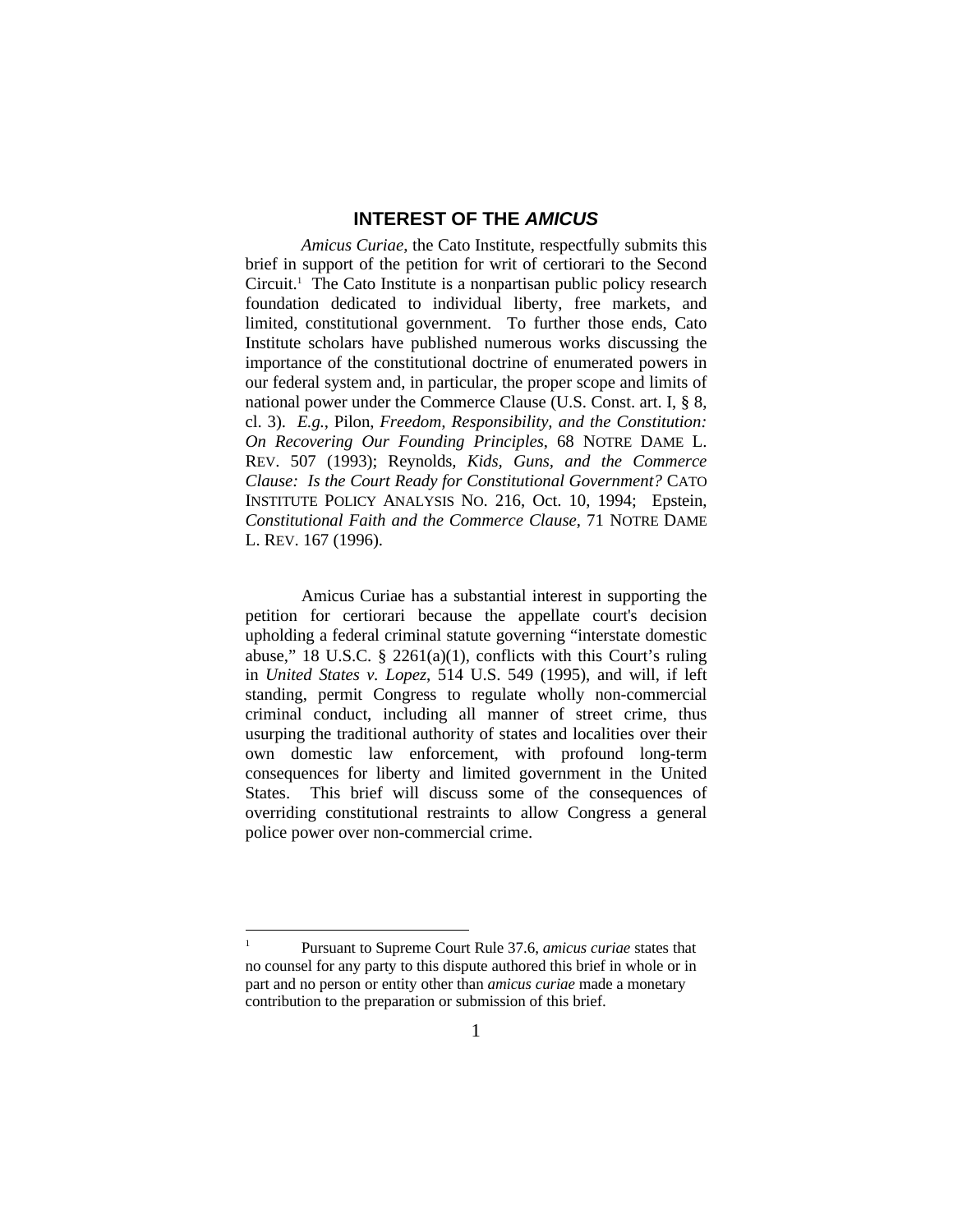### **SUMMARY OF THE ARGUMENT**

The Opinion of the Court and the concurring opinions in *Lopez v. United States*, 514 U.S. 549 (1995), establish that only commercial activities are subject to Congress's authority under the Commerce Clause. Despite that restriction, the Second Circuit in the present case upheld a criminal statute that governs the wholly non-commercial conduct of spousal abuse, relying on the fact that the statute also requires incidental interstate travel. The ruling below ignores the limitations inherent in the plain language of the Commerce Clause, and also conflicts with the restrictions of the Domestic Violence Clause (art. IV, § 4), which permits the national government to address violence within a state only upon petition from the endangered state.

If allowed to stand, the Second Circuit's ruling will undermine the local control and accountability that the Framers intended for the dangerous powers of law enforcement, and will threaten individual rights by permitting federal authorities to circumvent the rights of citizens under their own states' laws, while also eviscerating the doctrine of enumerated powers—liberty's first line of defense against an overweening central government.

#### **ARGUMENT**

- **I. THE SECOND CIRCUIT INCORRECTLY RULED THAT THE COMMERCE CLAUSE GIVES CONGRESS POWER OVER THE WHOLLY NON-COMMERCIAL CRIMINAL CONDUCT OF DOMESTIC ABUSE**
- **A.** *Lopez* **Held That Congress May Regulate Only Commercial Activities Under The Commerce Clause**

In *United States v. Lopez*, 514 U.S. 549 (1995), this Court held that Congress's power "to regulate Commerce  $* * *$  among the several states"(U.S. Const. art. I, § 8, cl. 3), reaches only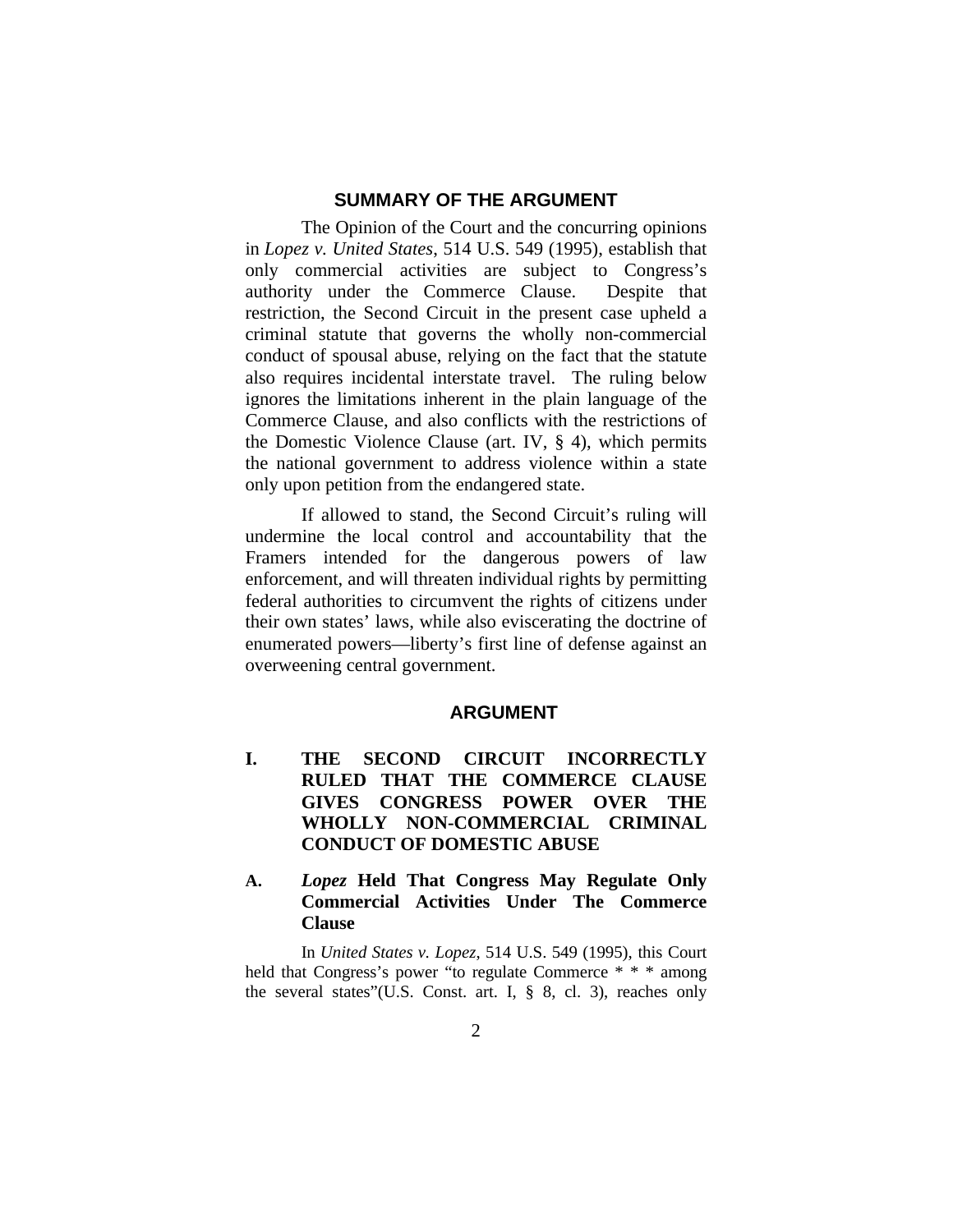*commercial* activities, which may be interpreted to include a variety of economic undertakings but cannot be unleashed from the moorings of the operative word "commerce" to cover all manner of human conduct outside the realm of business and trade, and on that basis struck down a statute making it a federal crime to possess a gun in a school zone, 18 U.S.C. § 992(q). As explained below, the central holding of *Lopez*—that Congress's power under the Commerce Clause must at least be restricted to *commercial* activity—animates the majority opinion of Chief Justice Rehnquist and the concurring opinions of Justices Kennedy and Thomas. But the Second Circuit's ruling in the present case expands the bounds of the Commerce Power beyond commercial activities and thereby guts this Court's ruling in *Lopez*.

#### **1. The Opinion of the Court**

In the Opinion of the Court in *Lopez*, Chief Justice Rehnquist wrote: "We start with first principles. The Constitution creates a Federal Government of enumerated powers." 514 U.S. at 552. Quoting James Madison, "'[t]he powers delegated by the proposed Constitution to the federal government are few and defined. Those which are to remain in the State governments are numerous and indefinite.'" *Id.* (quoting THE FEDERALIST No. 45, at 292-293 (C. Rossiter ed. 1961)). Thus, "'[u]nder our federal system, the administration of criminal justice rests with the States except as Congress, acting within the scope of [its] delegated powers, has created offenses against the United States.'" 514 U.S. at 561 n. 3 (quoting *Screws v. United States, 325 U.S. 91, 109 (1945)(plurality opinion))*.

The commerce power delegated to Congress "'is the power to regulate; that is, the power to describe the rule by which *commerce* is to be governed." 514 U.S. at 553 (quoting *Gibbons v. Ogden*, 9 Wheat. 1, 196, 6 L.Ed. 23 (1824))(emphasis added). Whatever other limits may exist, $2$  any criminal statute passed under the commerce power must be shown at least to govern *commercial* activity if it is to pass constitutional muster; thus, in *Lopez* this Court struck down the Gun-Free School Zones Act because

 $\overline{c}$ <sup>2</sup> Other limits on the Commerce Power are discussed in, for example, Epstein, *The Proper Scope of the Commerce Power*, 73 VA. L. REV. 1387 (1987).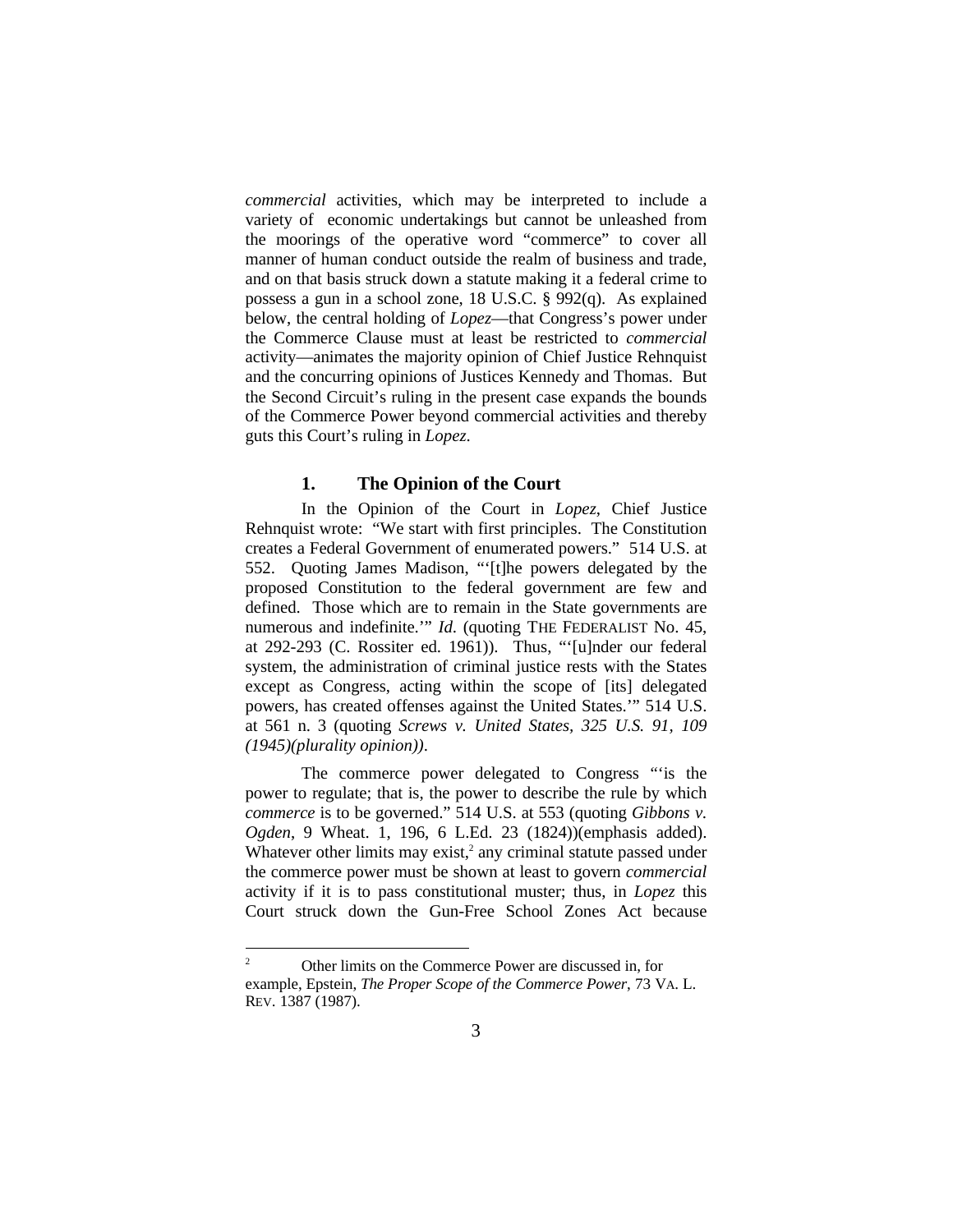"Section  $922(q)$  is a criminal statute that by its terms has nothing to do with 'commerce' or any sort of economic enterprise, however broadly one might define those terms." 514 U.S. at 561.

In striking down the Act, the Court specifically rejected the contention of dissenting Justice Breyer that "commerce" is a broad and amorphous term, and that therefore "Congress could rationally conclude that schools fall on the commercial side of the line" because they provide children with training to participate in the workplace and thereby affect commerce. *Id*. at 565. According to the Court, "Justice Breyer's rationale lacks any real limits because, depending on the level of generality, any activity can be looked upon as commercial;" for example, family law and child rearing could be said to have the same potential to affect commerce through the future productivity of children. *Id*. at 565- 566. The Court then acknowledged its responsibility to determine, on a case-by-case basis, whether a given subject of congressional regulation is indeed "commercial" in order to restrict Congress to "those powers enumerated in the Constitution." *Id*. at 566.

### **2. The Concurring Opinions**

The concurring opinions in *Lopez* placed even greater emphasis on the touchstone of the Court's ruling—that only commercial activities are subject to Congress's authority under the Commerce Clause. For example, Justice Kennedy stressed that "the essential principles now in place" recognize "the congressional power to regulate transactions of a *commercial nature*." *Id*. at 574 (Kennedy, J., concurring) (emphasis added). Justice Kennedy explained that the Framers intended the states to have exclusive power over their customary areas of responsibility (such as schools, families, and crime) to assure that citizens would have some means of knowing whom to hold accountable for failure to perform a given function, and therefore stressed that the commerce power delegated to Congress should not be interpreted so broadly as to intrude in those areas:

> Were the Federal Government to take over the regulation of entire areas of traditional state concern, *areas having nothing to do with the regulation of commercial activities,* the boundaries between the spheres of federal and state authority would blur and political responsibility would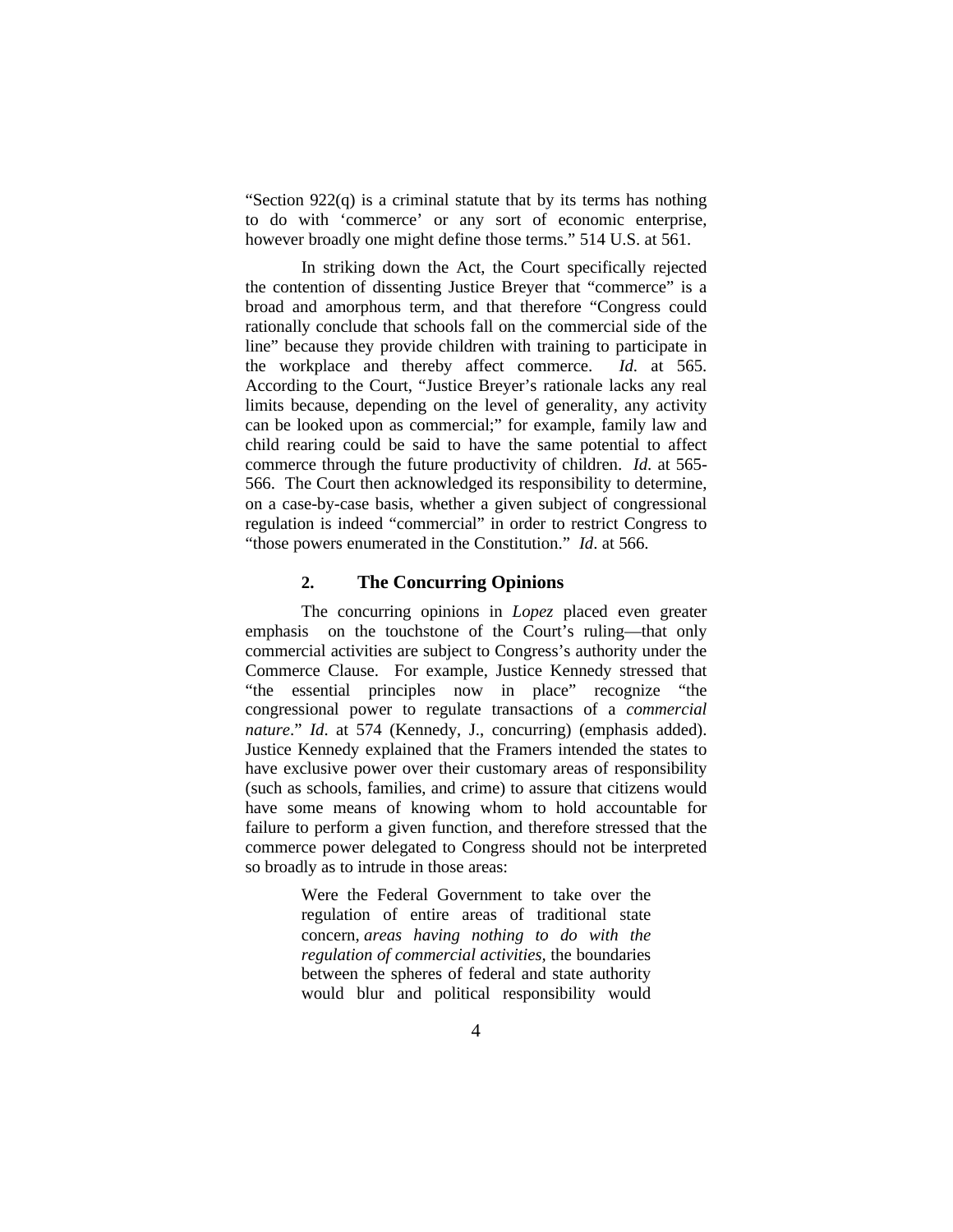become illusory. The resultant inability to hold either branch of the government answerable to the citizens is more dangerous even than devolving too much authority to the remote central power.

*Id.* at 577 (citations omitted) (emphasis added). Thus, according to Justice Kennedy, a statute passed under the Commerce Clause cannot stand "unless Congress can \* \* \* demonstrate its *commercial character*." *Id*. at 580 (emphasis added).

Likewise, in his concurring opinion, Justice Thomas emphasized that, at the very least, Congress must be limited to addressing activities of a commercial character under the commerce power:

> Notwithstanding Justice Souter's discussion [in dissent], 'commercial' character is not only a natural but an inevitable ground of *Commerce* Clause distinction. Our invalidation of the Gun-Free School Zones Act therefore falls comfortably within our proper role in reviewing federal legislation to determine if it exceeds congressional authority as defined by the Constitution itself.

*Id.* at 601 n. 9 (citations omitted) (emphasis in original).

## **B. The Domestic Violence Clause Requires That Congress Act Only Upon Petition from a State Seeking Protection Against Domestic Violence**

The reach of  $\S 2261(a)(1)$  of the Violence Against Women Act must be restricted not only to vindicate the plain language of the Commerce Clause, but also to abide by the limitations inherent in the Domestic Violence Clause of Article IV, Section 4, which provides: "The United States shall guarantee to every State in this Union a Republican Form of Government, and shall protect each of them against Invasion; and *on Application of the Legislature, or of the Executive (when the Legislature cannot be convened) against domestic Violence."* (Emphasis added).

Recent scholarship has revealed that in the Framers' understanding, "[e]very pretext for intermeddling with the domestic concerns of any state, under colour of protecting it against domestic violence is taken away, by that part of the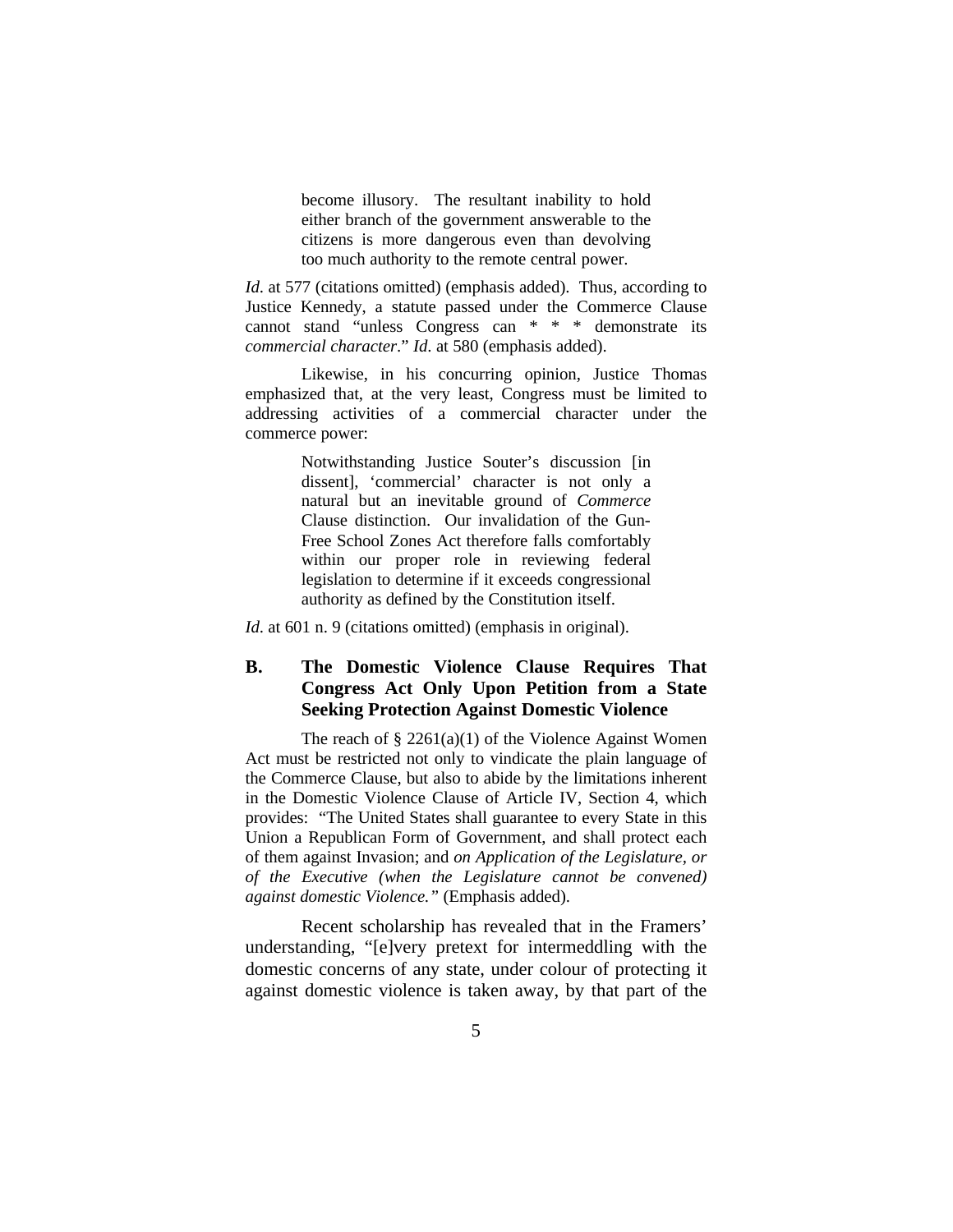provision [art. IV, § 4] which renders an application from the legislative, or executive authority of the state endangered, necessary to be made to the federal government, before it's [sic] interference can be at all proper." Bybee, *Insuring Domestic Tranquility: Lopez, Federalization of Crime, and the Forgotten Role of the Domestic Violence Clause*, 66 Geo. Wash. L. Rev. 1, 4 n. 13 (quoting St. George Tucker, Blackstone's Commentaries: With Notes of Reference, to the Constitution and Laws, of the federal Government of the United States; and of the Commonwealth of Virginia app. at 367 (photo. reprint 1996) (1803)). The Domestic Violence Clause thus reinforces the principle already inherent in the enumeration of powers in the Constitution—that Congress, in enacting criminal legislation, must confine itself to subjects within its specifically delegated powers to avoid intermeddling in the domestic affairs left for the states to address.

## **C. The Second Circuit Has Jettisoned The Restriction of Commerce-Clause Legislation To Commercial Activity**

Despite the restrictions inherent in the Commerce Clause, as understood through the doctrine of enumerated powers, the Second Circuit in the present case upheld a criminal statute purportedly passed under the commerce power—that governs conduct as far removed from commercial activity as can be imagined, namely, "crime[s] of violence" causing "bodily injury" to a "spouse or intimate partner." 18 U.S.C. § 2261(a). While it may be true, as the Court noted in *Lopez*, that "depending on the level of generality, any activity can be looked upon as commercial," it would render the language of the Commerce Clause—and the doctrine of enumerated powers—a nullity to interpret commerce so broadly as to include spousal violence, just as it would to include possession of a gun in a school zone. 514 U.S. at 565-566.

The Second Circuit in the present case relied on the District Court's reasoning that Congress has "plenary power" to regulate "the channels of interstate commerce," and therefore can properly reach wholly non-commercial activities such as spousal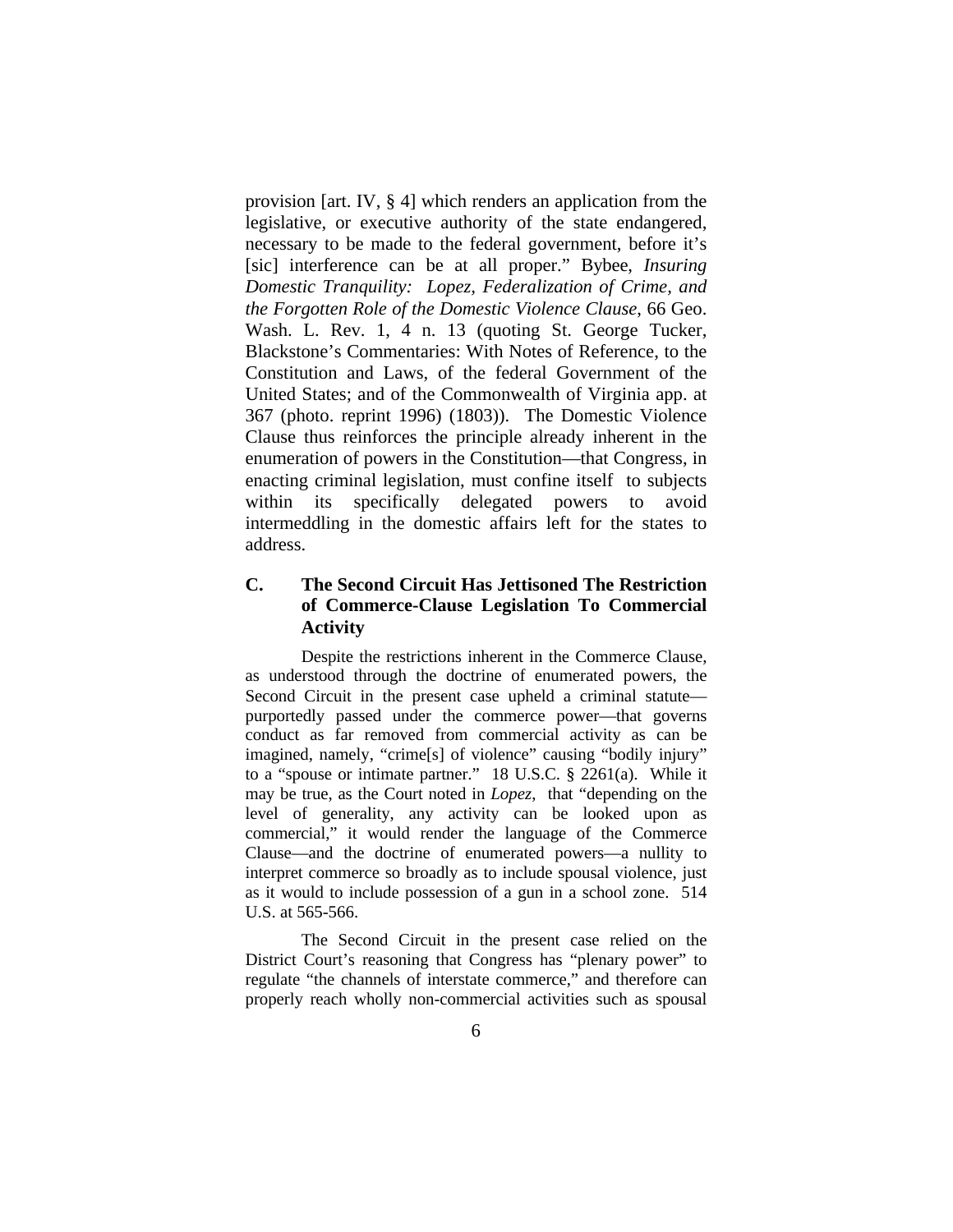abuse through its commerce power, as long as some element of interstate travel is involved. *See* Pet. App. at 2a, 15a. But that reasoning conflicts with the central holding of *Lopez*, set forth in the Opinion of the Court and in the concurrences, that the *Commerce* Clause must at least be restricted in scope to *commercial* activity; the Court nowhere stated that the commercial focus of the power can be ignored whenever a state line is incidentally crossed.<sup>3</sup> The Second Circuit has nevertheless ruled that there are effectively no limitations on the subject areas Congress can reach under its commerce power, no matter how deeply its legislation may intrude into the customary realm of state and local sovereignty. That ruling, as explained below, threatens the principles of liberty, limited government, and federalism embedded in the Constitution.

## **II. THE SECOND CIRCUIT'S RULING THREATENS THE SAFEGUARDS OF FEDERALISM AND INDIVIDUAL RIGHTS**

### **A. Federal Intrusion Into Routine Law Enforcement Undermines The Local Control And Accountability Intended By The Framers.**

The Court in *Lopez* stressed that the administration of criminal justice under our federal system lies within the States unless Congress, pursuant to its delegated powers, creates a federal offense. 514 U.S. at 561 n. 3. As one legal scholar recently noted

<sup>&</sup>lt;sup>2</sup><br>3 In one of the broadest extensions of the Commerce Power, this Court upheld the Mann Act, governing interstate transportation of women and girls for "immoral purposes," but that statute, while broadly worded, was primarily directed at a commercial activity, the selling of sexual services, then known as "the White Slave Traffic." *Hoke v. United States*, 227 U.S. 308 (1913). In an opinion more than eighty years ago, the Court later upheld the use of that statute to punish an individual for transporting a woman to make her "his mistress and concubine"—a noncommercial activity that now appears beyond the scope of the Commerce Clause as interpreted in *Lopez. Caminetti v. United States,* 242 U.S. 470 (1917). Despite that incidental application, the fact remains that the Mann Act was primarily focused on commercialized vice, and therefore stretches the reach of the Commerce Clause far less than the domestic abuse statute at issue here, which has nothing at all to do with commerce.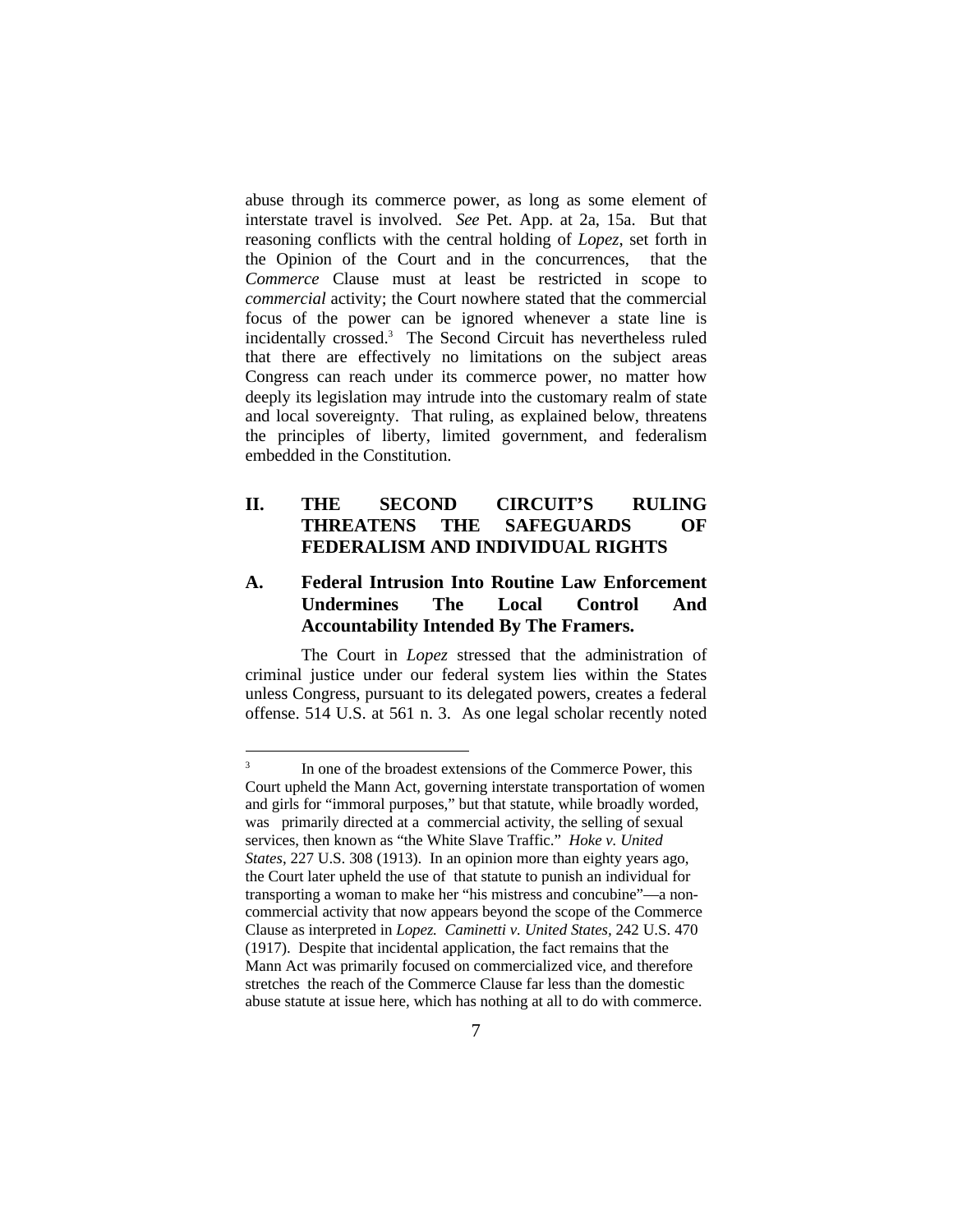in discussing the primacy of state authority over crime, "federalism is likely to be *more* important to the liberty and well being of the American people than any other structural feature of our Constitution, including the separation of powers, the Bill of Rights, and judicial review." Calabresi, *"A Government of Limited and Enumerate Powers": In Defense of United States v. Lopez,* 94 MICH. L. REV. 752, 756 (1995)(emphasis in original).

State and local governments, because of their smaller size and greater proximity to the citizens they police, can be more easily monitored and may be able to enforce the law less intrusively than the federal government could:

> [I]t often makes sense to lodge dangerous and intrusive police powers over crime and other controversial social issues in the states where government officials may be monitored more easily by the citizenry. Conversely, state governments also may find that they are able to enforce criminal laws and regulations of social mores less coercively than the national government because of the lower costs and greater ease of monitoring citizen behavior in a smaller jurisdiction.

#### *Id*. at 778.

Moreover, state and local governments by their nature will be more responsive to local tastes, priorities, and conditions than the national government, and therefore better able to work within communities in implementing anti-crime strategies. *Id.* at 775. Indeed, the Police Executive Research Forum has criticized the trend of federalizing routine crime because it "diverts federal authorities from what they do best and puts more distance between law enforcers and local community residents—in direct conflict with community policing objectives." Police Executive Research Forum, *Position on Federalism*, quoted in, AMERICAN BAR ASS'N, TASK FORCE ON THE FEDERALIZATION OF CRIMINAL LAW, THE FEDERALIZATION OF CRIMINAL LAW (1998) at 41 n. 72; *see also*, *Lopez*, 514 U.S. at 682 (Kennedy, J., concurring) ("injection of federal officials into local problems causes friction and diminishes political accountability of state and local governments") (citing Brief for National Conference of State Legislatures as Amicus Curiae 26-30).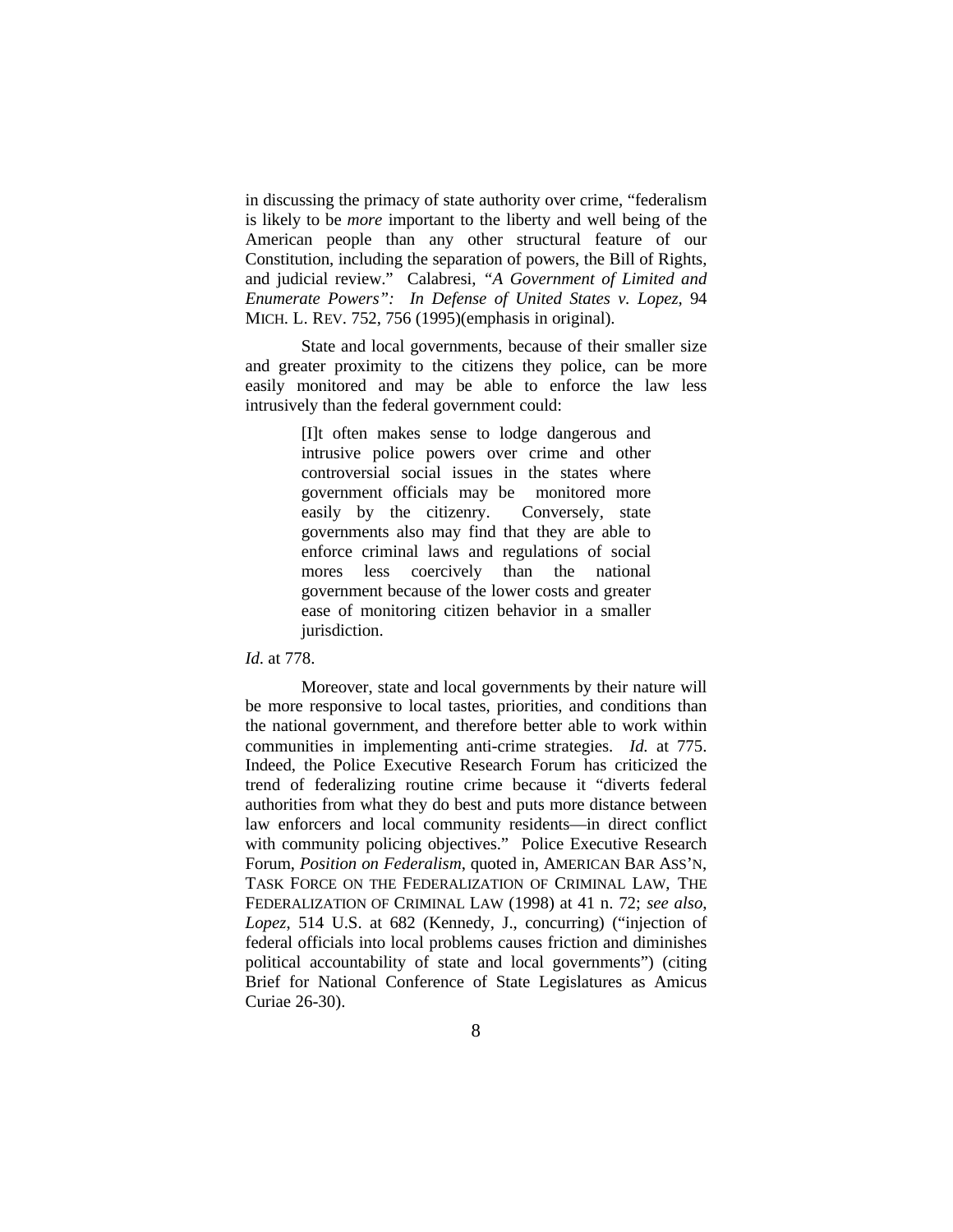Finally, as the "laboratories of democracy," state and local governments can experiment with alternative approaches to crime control, and competition among states can encourage innovation and efficiency, but that process will be short-circuited if the national government, unleashed from its enumerated powers, imposes uniformity through centralized command-and-control. *Lopez*, 514 U.S. at 1641 (Kennedy, J., concurring) ("the statute now before us forecloses the States from experimenting and exercising their own judgment in an area to which states lay claim by right of history and expertise, and it does so by regulating an activity beyond the realm of commerce in the ordinary and usual sense of the term").

The "interstate domestic abuse" statute at issue in the present case implicates many of the problems with federalizing crimes traditionally subject to state control. "Domestic violence is an exceedingly complex problem, presenting many unique challenges," so states have developed multifaceted resources and mechanisms to address the problem, including civil protection orders, tort remedies, criminal statutes, and child-custody provisions. *See* Klein and Orloff, *Providing Legal Protection for Battered Women: An Analysis of State Statutes and Case Law,* 21 HOFSTRA L. REV. 801, 810 (1993). Experts stress that domestic violence requires a "coordinated community response" from local authorities, linking county prosecutors, local police and sheriffs, social service agencies, housing assistance agencies, and others in coherent and consistent strategies to punish offenders and provide for the needs of the victims. Griffith, *Lessons in Collaboration from Local Domestic Violence Councils*, 33 WILLIAMETTE L. REV. 931, 934-938 (1997). Prosecution and incarceration of the offenders can play a critical role, but selecting the response best for the victims is complicated by the fact that victims are often economically dependent on the perpetrators, and may end up destitute or homeless if suddenly cut off from financial support. Klein and Orloff, *supra*, 21 HOFSTRA L. REV. at 990-1004.

Federal agents and prosecutors are an alien and potentially disruptive presence in this area of comprehensive state authority; indeed, one commentator who applauds the contribution of federal funds to efforts to address domestic violence has nevertheless criticized the accompanying federal criminal statutes because of pessimism about "the ability of federal law enforcement to do the kind of on-site policing that the federal criminal system has never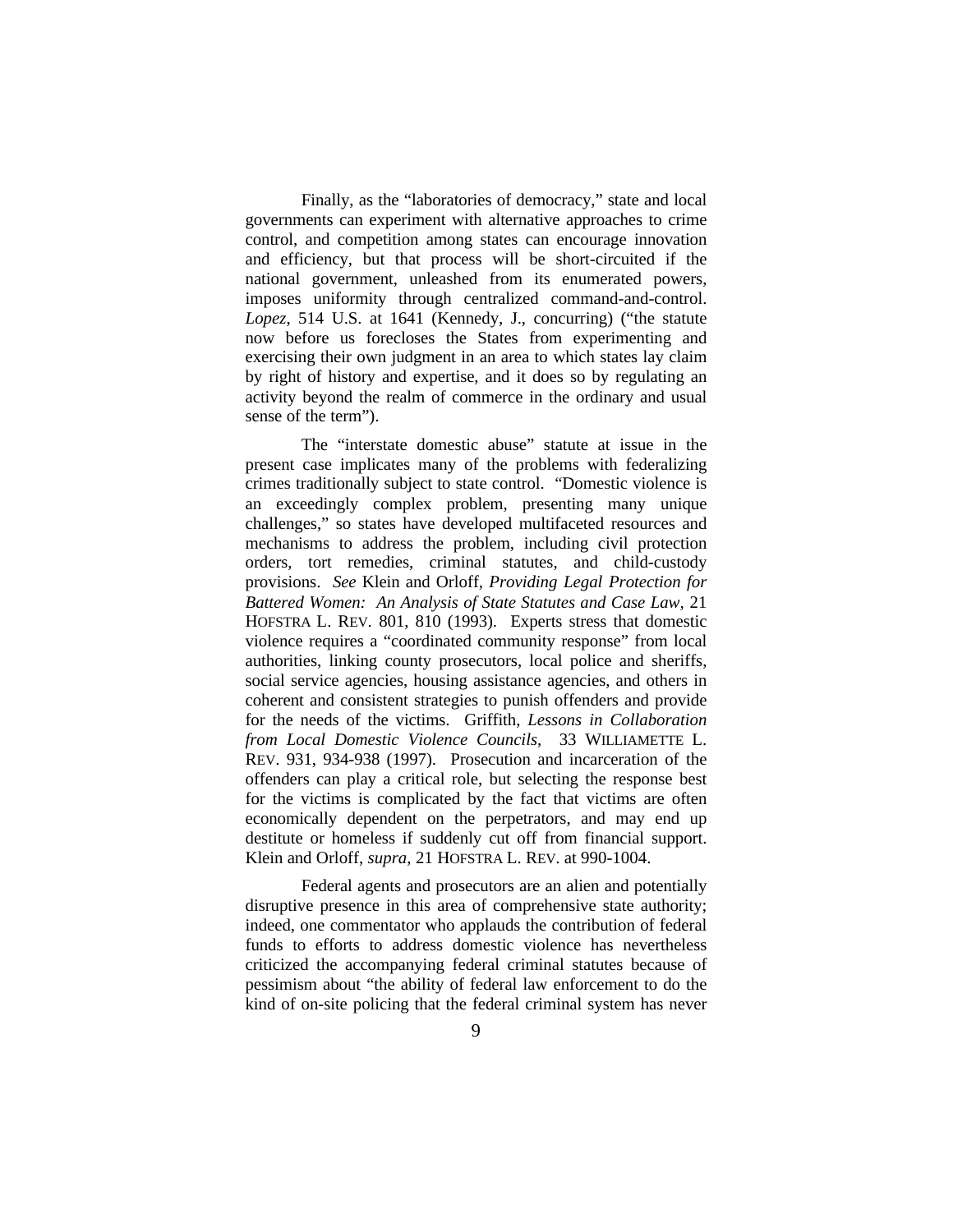been any good at." Hanna, *The Paradox of Hope: The Crime and Punishment of Domestic Violence*, 39 WM. & MARY L. REV. 1505, 1516 at n. 38 (1998). While "[f]ederalizing domestic violence crimes caters to public sentiment to 'get tougher,'" in the end "it is likely to distract attention away from local law enforcement, duplicating and wasting resources and not much else." *Id*. In blurring the lines of governmental responsibility for prosecuting domestic abuse, federal legislation could potentially exacerbate the problems of neglect and lack of accountability that critics have found in the response of some state and local authorities. *E.g.*, *id*. at 1506. And the local U.S. Attorney and federal agents, unlike the county prosecutor and sheriff, never have to stand for election by the people they serve, so their neglect and errors are not subject to electoral accountability.

Those problems illustrate the wisdom of the Framers in leaving crime control generally in the hands of state and local governments, subject only to narrow incursions of federal power to address truly national problems, for which Congress has been delegated specific authority. The Commerce Clause should not be stretched beyond its bounds—as the Second Circuit has stretched it—to swallow up traditional areas of state authority such as domestic abuse.

### **B. Federal Duplication of State Criminal Codes Threatens Individual Rights.**

The passage of the federal statute governing "interstate domestic abuse" is part of a trend in which Congress has been duplicating state offenses in the federal criminal code, particularly on "hot-button" issues suitable for political posturing. See AMERICAN BAR ASS'N, TASK FORCE ON THE FEDERALIZATION OF CRIMINAL LAW, THE FEDERALIZATION OF CRIMINAL LAW (1998) at p. 2. That expansion of federal authority into areas the Framers never intended undermines many aspects of the constitutional structure they designed, throwing the system out of balance in ways that threaten individual rights and liberty.

For example, the Framers of the Bill of Rights intended that no person should "be subject for the same offence to be twice put in jeopardy of life or limb," meaning that a person cannot be punished twice or prosecuted after an acquittal for the same crime. U.S. Const. amend. V. But this Court has ruled that a state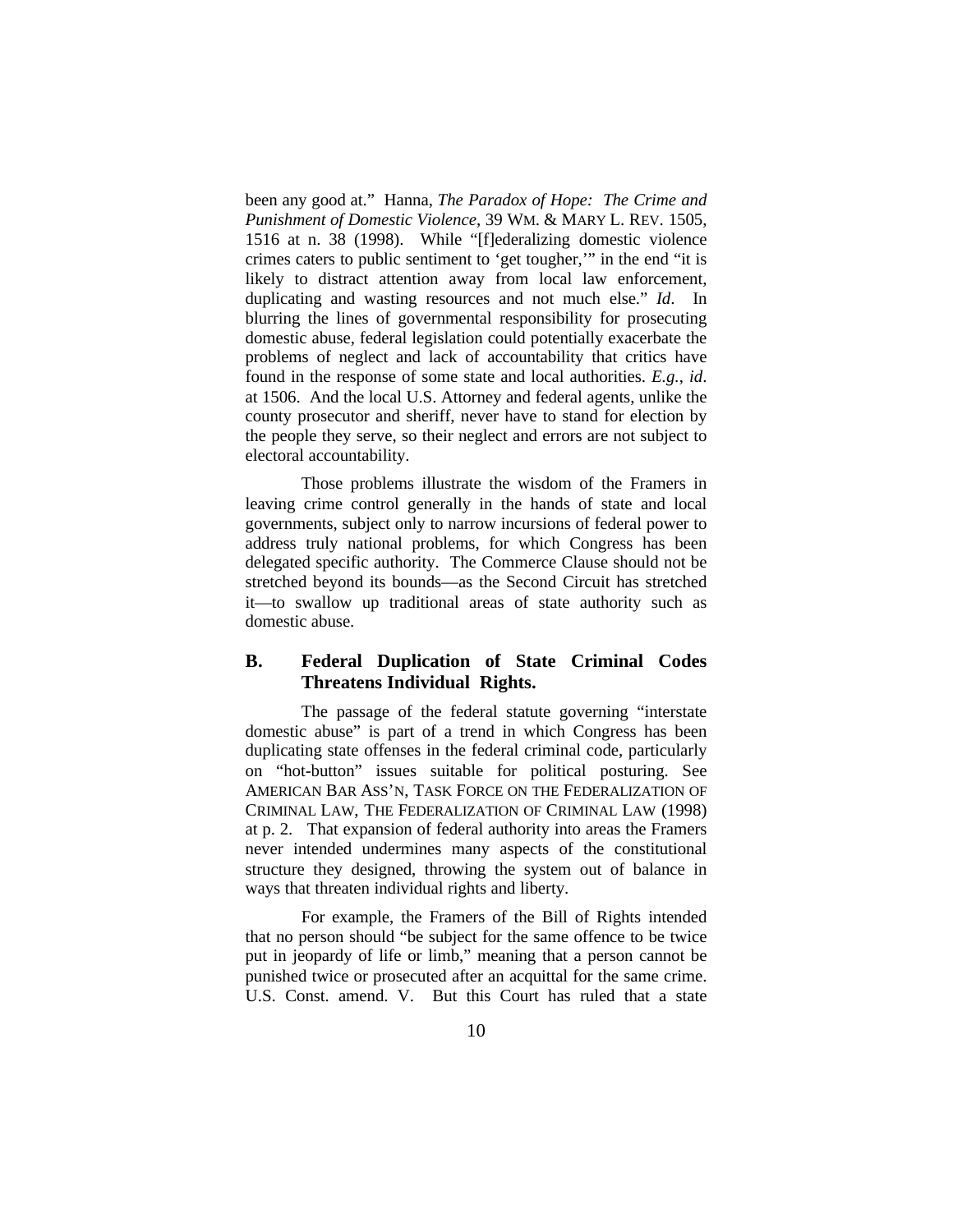prosecution will not bar a subsequent federal prosecution for the same conduct, because the state and federal governments are "separate sovereigns" with distinct interests to protect. *Abbate v. United States*, 359 U.S. 187 (1959). The "separate sovereign" doctrine would not often compromise the constitutional protection against double jeopardy if the federal government were restricted to its enumerated powers and created federal crimes only to address the genuinely national issues within its authority. But the duplication of state criminal codes, exemplified in the "interstate domestic abuse" statute, threatens to render double-jeopardy protections meaningless.

Moreover, the federalization of state crimes may deprive the accused of rights and procedural protections afforded by state law but not applicable in federal prosecutions. For example, states may provide broader protections against entrapment, broader rights to pretrial discovery, and even a broader right to counsel. *See* KAMISAR, LAFAVE, AND ISRAEL, MODERN CRIMINAL PROCEDURE 49, 392-97, 1128-36 (7th ed. 1990). Federal duplication of state criminal codes creates the potential for those rights and protections to be circumvented by the simple expedient of prosecution in federal rather than state court. Indeed, the Petitioner in this case has cited evidence that she was prosecuted in federal court in part so that New York's requirements for corroboration of accomplice testimony could be avoided. Pet. at p. 24.

But perhaps most importantly, the demise of the doctrine of enumerated powers would leave all individual rights in jeopardy because it would eliminate the Constitution's first line of defense against an overweening central government. The Bill of Rights was added to the Constitution as a "back-up" system, but the primary protection was meant to reside in the enumeration and hence limitation of powers. As one scholar has noted, "[t]here is no reason to believe \* \* \* that the Bill of Rights itself will survive over the long term if the rest of the plan is abandoned. As National Aeronautics and Space Administration engineers say, once you start relying on the backup systems, you are already in trouble." Reynolds, *supra*, CATO INSTITUTE POLICY ANALYSIS NO. 216, Oct. 10, 1994, at p. 28. The Second Circuit's ruling in this case threatens to unleash the national government from the doctrine of enumerated powers, leaving the Bill of Rights as the only restraint